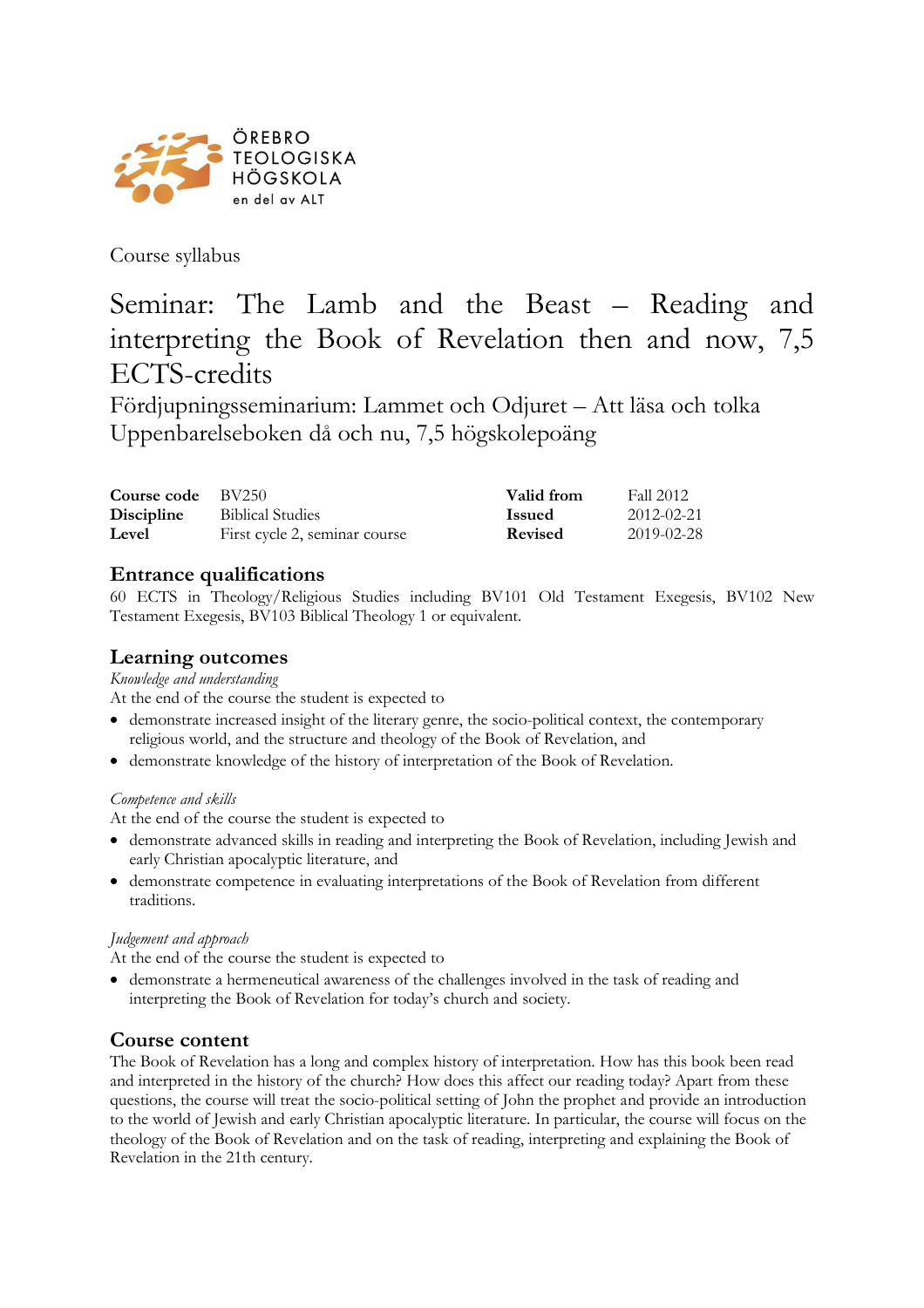# **Course work**

Lectures, literature seminar, and a written paper.

# **Assessment**

Theological essay on a central theme in the Book of Revelation  $(3\ 000 - 4\ 000 \text{ words})$   $(4,5h\text{p})$ 

Hermeneutical essay on the relevance of the Book of Revelation for today (1 000 – 1 500 words) or a pedagogical essay on teaching the Book of Revelation in a church context (1 000 – 1 500 words)  $(2.5h<sub>p</sub>)$ 

Short review of a commentary (500 – 800 words, 0,5hp)

# **Grading Scale**

Passed with distinction (VG), Passed (G) or Failed (U).

# **Course development**

At the end of the course, the students are asked to complete a course evaluation. The results are compiled and commented on by the responsible teacher in a report which is available to the student union.

Since the last time the course was given, no changes have been made.

# **Required reading**

Bauckham, R. 1993*. The Theology of the Book of Revelation*. Cambridge University Press. ISBN: 05-2135-691- 1

Kraybill, N.J. 2010. *Apocalypse and Allegiance: Worship, Politics, and Devotion in the Book of Revelation*. Grand Rapids: Brazos Press. ISBN: 978-1-58743-261-3

#### *Articles (ca 70 pp.)*

Blount, B.K. 2000. Reading Revelation Today: Witness as Active Resistance. *Interpretation* 54: 398–412. Craddock, F.B. 1986. Preaching the Book of Revelation. *Interpretation* 40: 270–282.

- Hanson, P.D. et al. 1992. Apocalypses and Apocalypticism. *Anchor Bible Dictionary*, vol 1. New York: Doubleday, 279–291.
- Yarbro Collins, A. 1986. Reading the Book of Revelation in the Twentieth Society, *Interpretation* 40: 229– 242.

#### *One of the following commentaries (200 pp)*

Aune, D.E. 1997–98. *Revelation*. 3 vols. WBC 52A-C. Dallas: Word Books Publications. ISBN: 0-8499- 0251-7 / 0-8499-0786-1 / 0-8499-1545-7

- Beale, G.K. 1998. *The Book of Revelation*. NIGTC. Grand Rapids: Eerdmans. ISBN: 978-0-8028-7107-7
- Beale, G.K. with D.H. Campbell. 2015. *Revelation: A Shorter Commentary*. NIGTC. Grand Rapids: Eerdmans. ISBN: 978-0-8028-6621-9
- Beasley-Murray, G.R. 1981. *Revelation*. NCB. Grand Rapids: Eerdmans. ISBN: 0-8028-1885-4
- Caird, G.B. 1987. *The Revelation of St John the divine.* BNTC. London: A & C Black. ISBN: 0-7136-2621-6.
- Ford, J.M. 1975. *Revelation.* AB. New York: Doubleday. ISBN: 978-0-3850-0895-2

Keener, C.S. 1999. *Revelation.* NIVAC. Grand Rapids: Zondervan. ISBN: 978-0-3102-3192-9

Ladd, G.E. 1978. *A Commentary on the Revelation of John*. Grand Rapids: Eerdmans. ISBN: 0-8028-3405-1

Mounce, R.H. 1998. *The Book of Revelation*. Revised edition. NICNT. Grand Rapids: Eerdmans. ISBN: 0- 8028-2537-0

- Resseguie, J.L. 2009. *The Revelation of John: A Narrative Commentary.* Grand Rapids: Baker. ISBN: 978-0- 8010-3213-4
- Smalley, S. 2005. *The Revelation of John: A Commentary on the Greek Text of the Apocalypse.* InterVarsity Press. ISBN: 0-8308-2800-1

# **Suggested reading**

Barnett, P. 1989. *Apocalypse Now and Then. Reading Revelation Today*. Anglican Information Office.